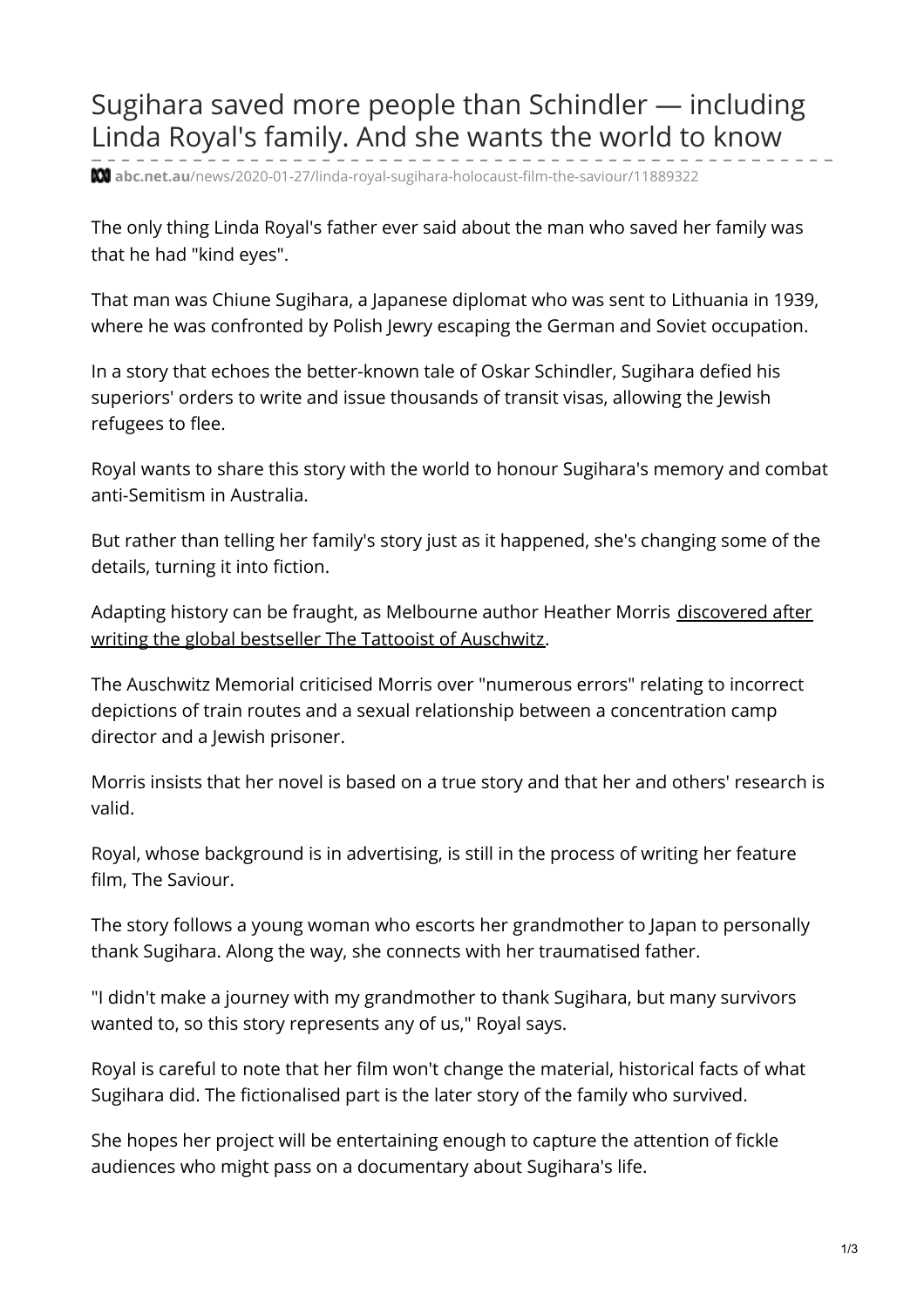"[People] don't want to go to a museum on the weekend. The man in the street wants to go and relax," she says.

## Who was Chiune Sugihara?

The Japanese diplomat who saved Royal's family was a man with "guts and courage", according to Konrad Kwiet, the resident historian at the Sydney Jewish Museum.

In 1939 the conditions facing Polish Jewry were very dangerous. The country held the largest Jewish community in Europe — more than three million people.

"They had already experienced a wave of anti-Semitism during the interwar years and this outburst of hatred became quite immense," Mr Kwiet says.

In Warsaw that same year, Royal's great-grandfather gathered the younger members of his family and told them to get out as soon as they could.

Royal says "he could see the writing on the wall" — he understood the tide was turning against Jewish people.

He organised carts and wagons to move his descendants out of Poland.

"Some went to up to Bialystok. Some ended up in gulags in Russia. And a couple went to Lithuania," she says.

Linda's grandparents, Felka and Mark Margolin, were the ones who made it to Kaunas, Lithuania, with their son, Linda's father Michael, where they received Sugihara visas numbers 745 and 746.

Yad Vashem, the World Holocaust Remembrance Centre in Israel, estimates Sugihara signed between 2,100 and 3,500 visas, saving more people than Schindler.

Mr Kwiet says the diplomat disobeyed orders from his superiors and continued to sign the transit visas from late 1940 through to June 1941.

"He had the guts and the courage to deviate from the official policy of Imperial Japan and issue these life-saving documents."

Experts don't know the exact number of Sugihara transit visas, because they weren't verified through official Japanese channels.

The visas allowed safe passage through the Soviet Union to Kobe, a city in Japan's south, where Konrad says the average stay was between several weeks and three months.

From Kobe, survivors dispersed, settling in places as diverse as Palestine, Shanghai, Australia and America.

Is the literal truth the only truth there is?